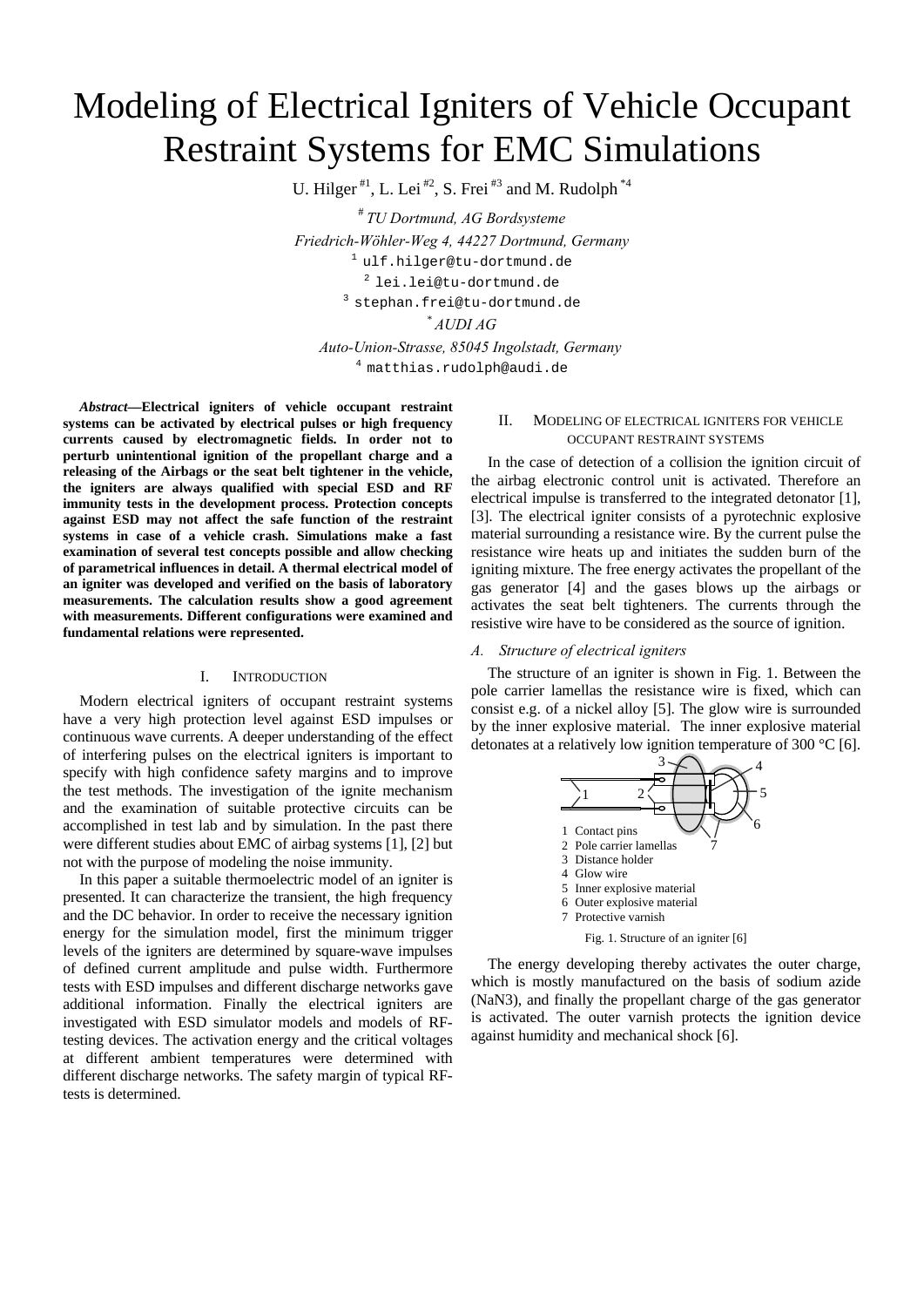## *B. Thermoelectrical basics*

The resistance wire is an thermo-electrical energy converter. The temperature-dependent resistance *R* of the glow wire can be approximated by:

$$
R = R_0(1 + \alpha \cdot \theta) \tag{1}
$$

 $R_0$  is the current-free glow wire resistance,  $\theta$  the temperature change and  $\alpha$  the resistance temperature coefficient.

The radial heat flow  $\dot{Q}$  of the glow wire can be approximated by the stationary heat flow of a hollow cylinder [7].

$$
\dot{Q} = \lambda \cdot \frac{2\pi \cdot L}{\ln(\frac{r_2}{r_1})} (T_1 - T_2)
$$
\n(2)

 $\lambda$  is the thermal conductivity, *L* is the length of the cylinder,  $T_1$  is the inner and  $T_2$  the outer temperature. From this equation the thermal resistance  $r_{th}$  can be derived [7].

$$
r_{th} = \frac{1}{\lambda} \frac{\ln(\frac{r_2}{r_1})}{2\pi L}
$$
 (3)

The following assumptions are applied for the thermodynamic model of the glow wire:

- There are only radial heat losses, the radial temperature distribution and the axial heat losses are neglected
- The contact surfaces of the glow wire and explosive material are ideal and should have the same temperature
- The heat flow in the glow wire is approximated by equation (2)

The thermal power  $P_{flow}$  can be calculated by following equation:

$$
P_{flow} = c_{th} \frac{d\theta}{dt} + \frac{1}{r_{th}} \theta
$$
 (4)

 $c_{th}$  is the thermal capacity, which is defined by  $c_{th}=m \cdot c$ . *c* is the specific thermal capacity and material dependent.

With consideration of the energy conservation the electrical and thermal power must be the same:  $P_{flow} = P_{el}$ . Using this relation the following equation for a thermo-electrical model of an igniter can be derived:

$$
I^{2}R_{0}(1+\alpha\theta) = c_{th}\frac{d\theta}{dt} + \frac{1}{r_{th}}\theta
$$
 (5)

Thermal radiation has been investigated, but due to the influence of longer time constants this effect can be neglected.

## *C. Model parameter*

The glow wire is either made of steel, copper, chromiumnickel alloy or magnesium. In TABLE I the parameters of a nickel alloy from 67% nickel and 28% copper are represented  $[7]:$ 

The radius  $r_0$  of the glow wire and the thermal capacity  $c_{th}$ can be calculated with following equations [7]:

$$
r_0 = \frac{\sigma L}{\pi r^2} \tag{6}
$$

$$
c_{th} = m \cdot c = \rho \cdot V \cdot c = \rho \cdot \pi \cdot r^2 \cdot L \cdot c \tag{7}
$$

TABLE I PARAMETER OF A COPPER NICKEL ALLOYED GLOW WIRE

| Specific resistance $\sigma$                   | $1.18 \mu\Omega$ m                    |  |
|------------------------------------------------|---------------------------------------|--|
| Resistance temperature<br>coefficient $\alpha$ | $0.00015 K^{-1}$                      |  |
| Specific thermal capacity c                    | $460 \frac{J}{kg} K$                  |  |
| Thermal conductivity $\lambda$                 | $58.5 \frac{\text{W}}{\text{K}}$<br>m |  |
| Density $\rho$                                 | $8800 \frac{\text{kg}}{\text{m}^3}$   |  |
| Melting temperature $T_{melt}$                 | $1452$ °C                             |  |

In order to calculate the tests cases defined e.g. in [8], all calculation parameters must be determined either using data sheets or by measurements. In TABLE II the verified parameters of the igniter model are shown.

TABLE II PARAMETER OF IGNITER MODEL

| Resistance of current free glow wire        | $2.3 \Omega$              |
|---------------------------------------------|---------------------------|
| Ambient temperature                         | $20^{\circ}$ C            |
| Temperature of cold glow wire               | $20^{\circ}$ C            |
| Critical ignition temperature of glow wire. | 600 °C                    |
| Resistance thermal coefficient              | $0.00015$ /K              |
| Thermal capacity                            | $3.088 \cdot 10^{-6}$ J/K |
| Thermal resistance                          | 260 K/W                   |

The simulation model of the igniter was implemented with the hardware description language VHDL-AMS. All simulations shown in this paper were done using a VHDL-AMS simulator.

### III. EMC-TESTING OF ELECTARICAL IGNITERS BY MEASUREMENTS

#### *A. Activation and Testing with defined square wave pulses*

To characterize the behavior of electrical igniters it is necessary to investigate the activation energy that depends on the form and the width of the impulse. Therefore the igniter was connected to a computer controlled impulse generator with an impulse driving circuit, which is able to produce defined square waves with exact current amplitudes. All measurements were done with Hirtenberger igniters of type HPP 11 mm. The test setup is shown in Fig. 2.

The electrical square wave pulse energy *W* can be calculated with the following equation:

$$
W_{el} = I^2 \cdot R \cdot \Delta t \tag{8}
$$

*R* is the resistance of the igniter's filament and Δ*t* the pulse width.

Typical measured ignition pulse widths and energies are shown in TABLE III.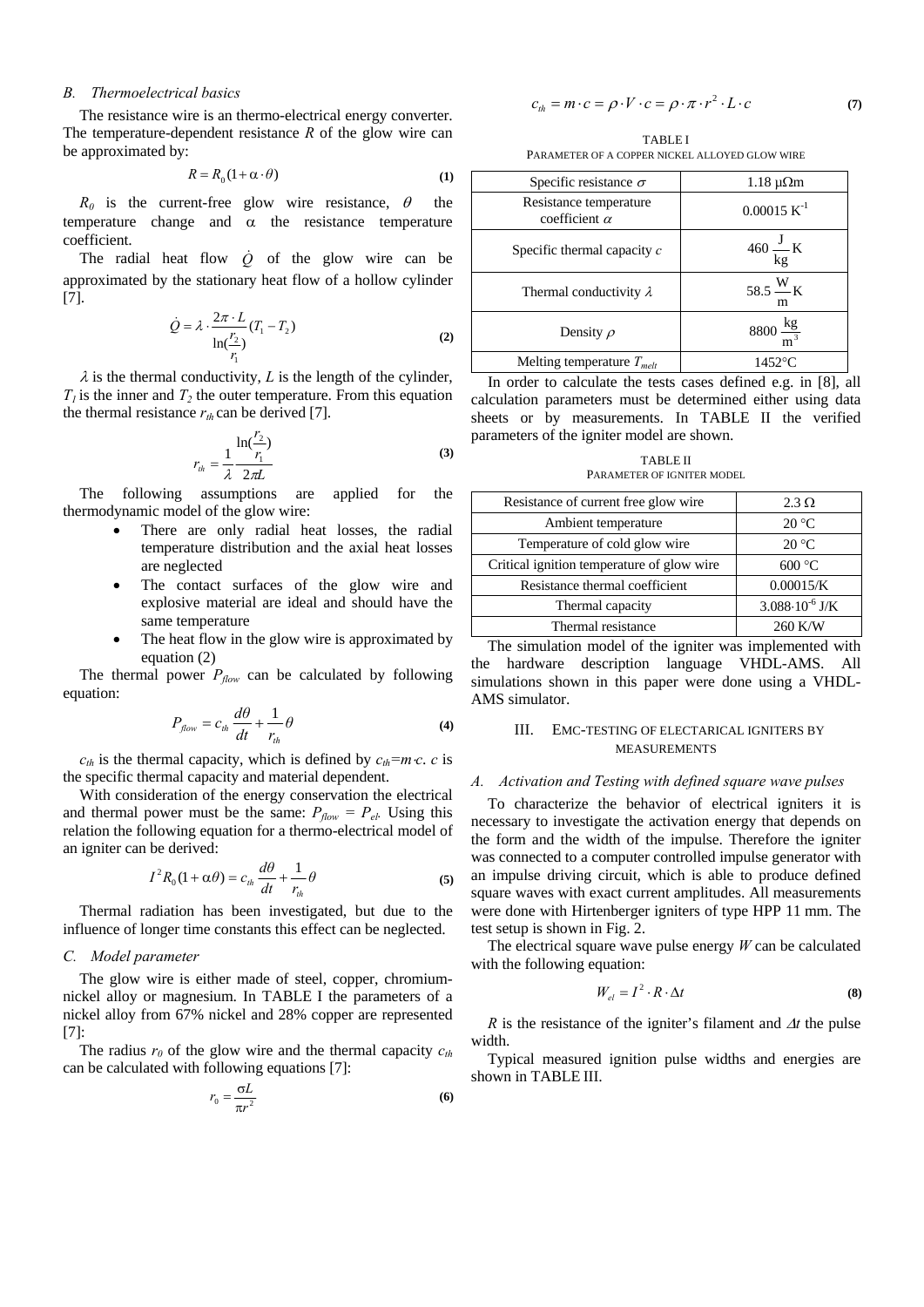

Fig. 2. Test setup for investigation of activation energy and pulse width

TABLE III ACTIVATION ENERGY AND PULSE WIDTH AT 20 °C

| Current | Pulse Width               | Pulse Energy at 2.3 $\Omega$ |  |
|---------|---------------------------|------------------------------|--|
| 1 A     | $1600 \,\mathrm{\upmu s}$ | $3.68$ mJ                    |  |
| 1.2A    | $800 \,\mathrm{\mu s}$    | $2.65$ mJ                    |  |
| 1.5A    | $450 \,\mathrm{\mu s}$    | $2.33 \text{ mJ}$            |  |
| 3.3A    | $70 \,\mathrm{u}$ s       | $1.75 \text{ mJ}$            |  |
| 5 A     | $29 \,\mu s$              | $1.67 \text{ mJ}$            |  |

A comparison between the ignition energy at different ambient temperatures will be shown later in chapter V, Fig. 4, in comparison with the calculated results. At low currents the igniters need higher pulse energies. High and narrow current pulses lead to nearly adiabatic reactions. The low current reaction is determined by heat loss processes. This explains the measurement behavior. A large part of the heat energy supplied with longer pulses but lower amplitudes can leave the system by thermal conduction or radiation. Small tolerances lead to larger deviations between measurement and simulation in the low current region.

#### *B. Activation and Testing with ESD impulses*

To determinate the minimum trigger levels of the igniters by ESD, pulses with different discharge networks and discharge voltages are given directly and over a spark gap to the igniter pins. It must be noticed that it was not possible to activate the igniters with standard ESD configurations. Only untypical and not realistic resistor-capacitor configurations could cause a reaction. Some measurement results with non-standard ESDnetworks are given in TABLE IV.

TABLE IV ACTIVATION VOLTAGE OF ESD AT 20 °C FOR VERY SEVERE RC COMBINATION

| Setup                                                  | <b>Network</b>      | <b>Activation voltage</b> |
|--------------------------------------------------------|---------------------|---------------------------|
| Contact discharge<br>directly to PIN 1<br>PIN 2 to GND | 500 pF/100 $\Omega$ | 18 kV                     |
| Contact discharge<br>directly to PIN 1<br>PIN 2 to GND | 500 pF/330 $\Omega$ | $>30$ kV                  |
| 5 and 10 mm spark<br>gap to PIN1<br>PIN 2 to GND       | 500 pF/100 $\Omega$ | 19 kV                     |

With the 330 pF/330  $\Omega$  standard network the activation voltage is always far above 30 kV, so other configurations with higher resistances and lower capacitors are disregarded.

All results shown here were done with contact mode discharges. Air discharge mode was also investigated and it could be found, that the total energy loss over a spark gap is very low. The activation voltage is in the range of one kilovolt above the contact mode discharge voltage.

## IV. IMPEDANCE MODEL

To investigate the risk of unintended activation of vehicle occupant restraint systems by high frequency currents of electromagnetic disturbances an impedance model of an igniter was necessary*.* In [8] an immunity of igniters against sinusoidal disturbances in the frequency range of 1 - 1350 MHz with an input power of 0.5 W is required.

First simulations in the frequency range till 2.5 GHz show, that the needed power to reach the critical ignition current of 0.95 A is about 2.1 W. This is far away from the required limit of 0.5 W in [8]. If capacitive and inductive elements are integrated, the needed power at higher frequencies will increase [10]. The igniter's impedance can be determined by a  $S_{11}$  parameter measurement with a network analyzer. The impedance model is shown in Fig. 3.



Fig. 3. Impedance model of an igniter

#### V. VERIFICATION OF THE SIMULATION MODEL

#### *A. Validation with square wave pulses*

In Fig. 4 an overview of the calculated and measured current dependent square wave pulse ignition energy at different ambient temperatures is shown.



Fig. 4. Comparison of temperature and current depending ignition energy

At low currents, near the critical ignition current, the needed energy is increasing exponential. This is caused by the thermal conductivity of the model. Under 0.9 A an explosion is improbable, because the dissipated heat energy by thermal conduction is higher than the supplied electrical energy.

The simulation show, that the ALL-FIRE-LIMIT demanded in [8] at 1.2 A is fulfilled in every temperature dependent case.